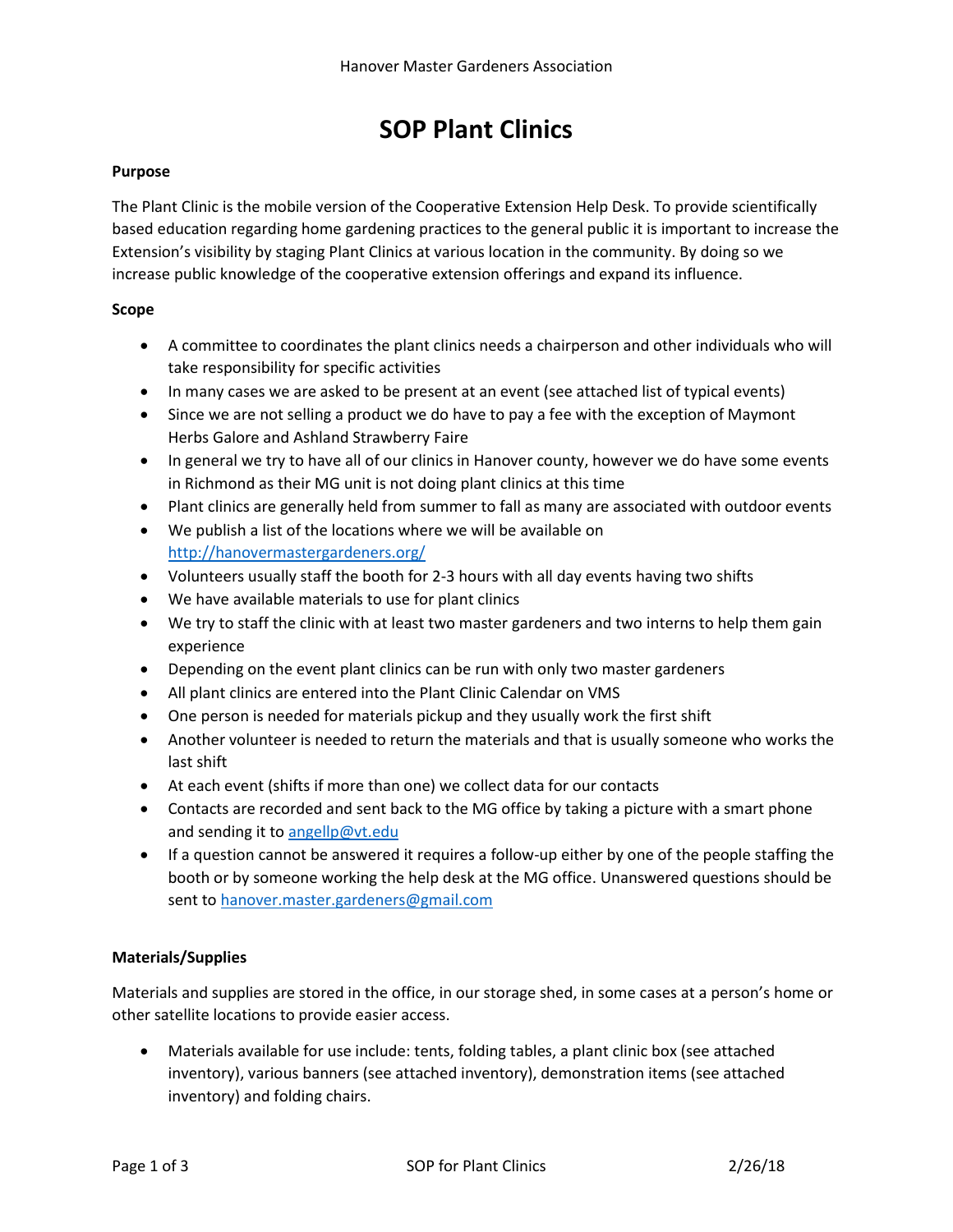Materials that are stored in the shed are available for pick and return during normal office business hours. The key for the shed is kept hanging on the bulletin board in the MG office.

## **Process**

| <b>Task</b>                                              | When                        | Who                            |
|----------------------------------------------------------|-----------------------------|--------------------------------|
| Recruit chairperson of the Plant                         | January                     | President                      |
| Clinic committee                                         |                             |                                |
| Prepare a project proposal                               | January                     | Plant Clinic Chair             |
| which is provided to the Ag                              |                             |                                |
| Agent for approval                                       |                             |                                |
| Collect data from the previous                           | January                     | Plant Clinic Chair / VMS       |
| year to help evaluate which                              |                             | Administrator                  |
| clinics to do again for the                              |                             |                                |
| current year                                             |                             | <b>Plant Clinic Chair</b>      |
| Recruit members of the                                   | February                    |                                |
| committee                                                |                             |                                |
| Begin planning meetings                                  | February                    | Committee                      |
| Recruit volunteers to coordinate                         | No later than February 15   | Plant Clinic Chair             |
| the individual events                                    |                             |                                |
| Review all materials including                           | March                       | Committee                      |
| handouts to revise as needed                             |                             |                                |
| Location coordinator begin                               | January - February          | Location coordinators          |
| working with partner                                     |                             |                                |
| organization to plan dates and                           |                             |                                |
| times for our participation                              |                             |                                |
| Provide information about                                | As available                | Plant Clinic Chair             |
| dates, times and locations to                            |                             |                                |
| VMS administrator to be                                  |                             |                                |
| entered into the VMS Plant                               |                             |                                |
| Clinic calendar<br><b>Enter Plant Clinic information</b> | As available                |                                |
| into VMS calendar                                        |                             | <b>VMS Administrator</b>       |
|                                                          | Before first plant clinic   | Committee volunteer            |
| Stock plant clinic boxes                                 |                             |                                |
| Supervise that materials are                             | Before first plant clinic   | Plant Clinic Chair             |
| stored at satellite locations for                        |                             |                                |
| pick-up and return                                       |                             |                                |
| Enter all events into VMS                                | No later than April 1       | <b>VMS Administrator</b>       |
| Work with individual Event                               | All year                    | Plant Clinic Chair             |
| Coordinators as needed                                   |                             |                                |
| Monitor sign-ups for each event                          | Two weeks before each event | <b>Location Coordinator</b>    |
| and request more volunteers as                           |                             |                                |
| needed                                                   |                             |                                |
| Ensure that contact sheets are                           | At each plant clinic        | Volunteer working plant clinic |
| filled out and returned to office                        |                             |                                |
| Send any unanswered questions                            | At each plant clinic        | Volunteer working plant clinic |
| to the help desk                                         |                             |                                |